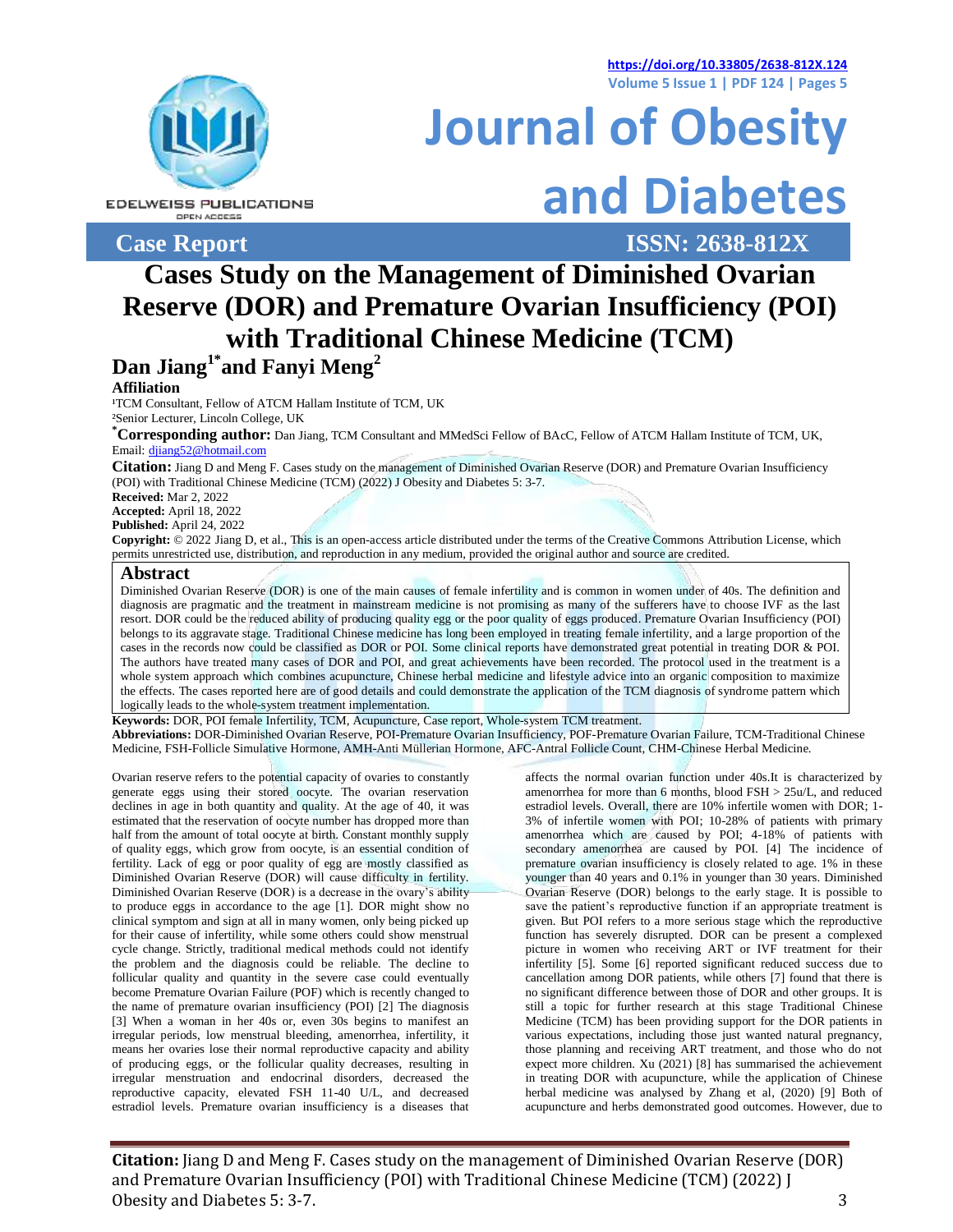the difficulty in designing a combined acupuncture and herbal treatment clinical trial, the whole system TCM clinical evidence is not available yet. In the TCM perspective, women's life is divided into three major stages, the childhood, the reproductive age, and post menopause stage. The key driving force making this constant evolving is the kidney essence which produce a material named TianGui. The Tiangui makes the productive system, including the Chong and Ren Channel, and uterus to be ready. The decline of kidney essence started at 35 years, and a woman at age of 49, the Chong and Ren channel collapsed, due to the exhaustion of TianGui, then the menses stops.

This was described in the Internal Classics of Medicine [10]. This was extended to the understand of why some women lost their reproductive ability earlier than menopause time, as Wang (1602) stated If the TianGui is exhausted early, there will be no child at all. [11] In Chen's (1687) [12] Syndrome Differentiation, chapter 11, Female Condition-Blood Dryness. The pathology of early exhaustion, premature menopause, or loss function of pregnancy was explained. The key development was the kidney deficiency. However, the emptiness/dryness in kidney was considered just partial fact of all. The development of this exhaustion is due to the lack of supply of nutrients from heart, live and spleen systems. It might be a malnutrition, the body generates little blood to fill up the channels, neverminded the kidney; and on other hand, it was some blocked Qi which failed the blood to rich the kidney. [13]

The earliest formal record of exhaustion of female function in gynaecological practice was from Fu's Gynaecology [14], Chapter 28, Menses Disappear Earlier before Aged. The phenomenon was discussed, from Qi and blood emptiness, to Qi and blood stagnation. But overall, it is due to kidney-water drying up. After the biomedicine clearly defined DOR, many leading TCM gynaecologists in China started to rationale the ancient understanding in combination of current knowledge to some hypothesis of understanding and treatment of DOR. LUO YuanKai proposed the TianGui-Kidney-Chong/Ren model of female productive function control; while Xia Guicheng moderated it to a Brian/heart-Kidney-Womb model.

Later, Liu MinRu modified it to a Brian-Kidney-TianGui-Chong/Ren-Womb model and those proposals have great influence in the clinical practice. (Liu, 2021) [15] from TCM practice in Europe, He's clinical observation found that there is a mismatch between life expectation and physical status in female health. The average life expectation and work life in modern society is much longer than before, women keep active in all aspects until later 60s and their psychological age could be still in their 30-40, and keep sexually active. Due to the elevation in their social status, many women put career success at the priority and postpone their plan for children. As a result, when they thought they are ready for having children, it is very likely they missed the opportunity of pregnancy. The heavy commitment of multiple rules and multiple tasks could empty their female function much earlier but not realising that decline due to the fact they can still perform sex as they like. The lack of awareness lead to lack of care of their body, which made the damage unnoticed (He, 2021) [16].

### **Causes of DOR**

Based on source from NICE, CDC, and professional associations, the cause of DOR is complex and the following are among the main discussions.

- Genetic factors
- Congenital enzyme defect
- Autoimmune damage
- Dysregulation of Gonadotropin secretion or Gonadotrophin functional disorder
- Physical or chemical damage
- Emotional disorders' affect
- Idiopathic factor's affect
- Changed of environment and life style

# **Diagnosis and evaluation on Ovarian reserve in modern medicine: (NICE, 2017)**

The diagnosis is mainly based on the age-related ovarian functional tests in FSH, AMH and AFC. Some guidance does include other clinical diagnostic investigation but not commonly agreed. Clinical symptom is not so valuable except the concern of failed effort in gettingpregnancy.

**FSH:** Follicle Simulative Hormone (FSH) exceeds 8.9 IU/L which should be adjusted according to the age of the patient, so an elevated FSH in young women often predicts DOR and low ovarian response.

**AMH:** Anti-Müllerian Hormone (AMH) of less than or equal to 5.4 pmol/l. AMH can be detected throughout the menstrual cycle which is related with the number of follicles in the ovary and the initial development of follicles, it can predict OR changes earlier and more accurately, and has unparalleled advantages in monitoring OR, diagnosing ovarian related diseases and predicting IVF successful rates.

**AFC:** Antral Follicle Count, a vaginal ultrasound can be used to determine the remaining eggs in a woman (< 3mm). AFC determines her future fertility or the storage function of her ovaries better than FSH. Other tests on OR.

# **TCM's perspective on DOR and POI**

The Kidney Essence in TCM is the main driving force of female reproductive function, therefore the decline of Kidney Essence lead to the termination of productivity. In TCM from the earliest theoretical study, the Internal Classic (Ni, 1995) female reproductive life was divided into several 7 years circle. at the end of 5th circle (35 years) the turning point arrives, which means the body starts its downwards development, with the fundamental change happens in the Kidney (TCM organ system). The body is no longer produce more essence to fill up the Kidney, and the kidney essence is not full anymore. After another 7 year circle (42 years), the decline reach a critical level and fertility is seriously affected. When the 7th 7 year circle end, at age of 49, a woman's reproductive life reach to the end. The declining of Kidney essence is mirroring the ovarian reserve in modern term. And the empty of kidney essence is the direct mechanism of end of reproductivity, which is shared by the understanding of the exhaustion of ovary leading to menopause and infertility.

**TCM Aetiology of DOR:** Many factors could slow or accelerate the gradual emptying of kidney essence, the decrease of ovary reserve. Those could be the poor lifestyle, malnutrition, too much productive activities (too many too frequent pregnancies) and over consumption of some toxic material, i.e., alcohol. It could also be a result of poor Congenital Essence quality inherited from parents. In these cases, the female line in the family showed a trend of early menopause. And in modern life, the broad use of contraceptives, the chemotherapy, the exposure to many chemicals were considered by many to increase the risk of DOR as those chemicals could interrupt the normal regulation of the function, and lead to toxic damage. Most DOR cases in China are treated with Chinese Herbal Medicine (CHM), while most cases in UK are treated first with acupuncture because the patients were referred to acupuncturists while they engaged in IVF/ART treatment.

The author's personal approaches have been evolving from mainly CHM, or acupuncture to a holistic and comprehensive combination of CHM and acupuncture in the last 20 year when more clinical experience accumulated. Many patients came for the help for better chance of IVF, but the whole-system treatment worked well and they got pregnancy before they commencing the IVF. (Jiang & Meng, 2022) [17] From the perspective of Traditional Chinese medicine (TCM), DOR and POI belong to irregular menstruation, blood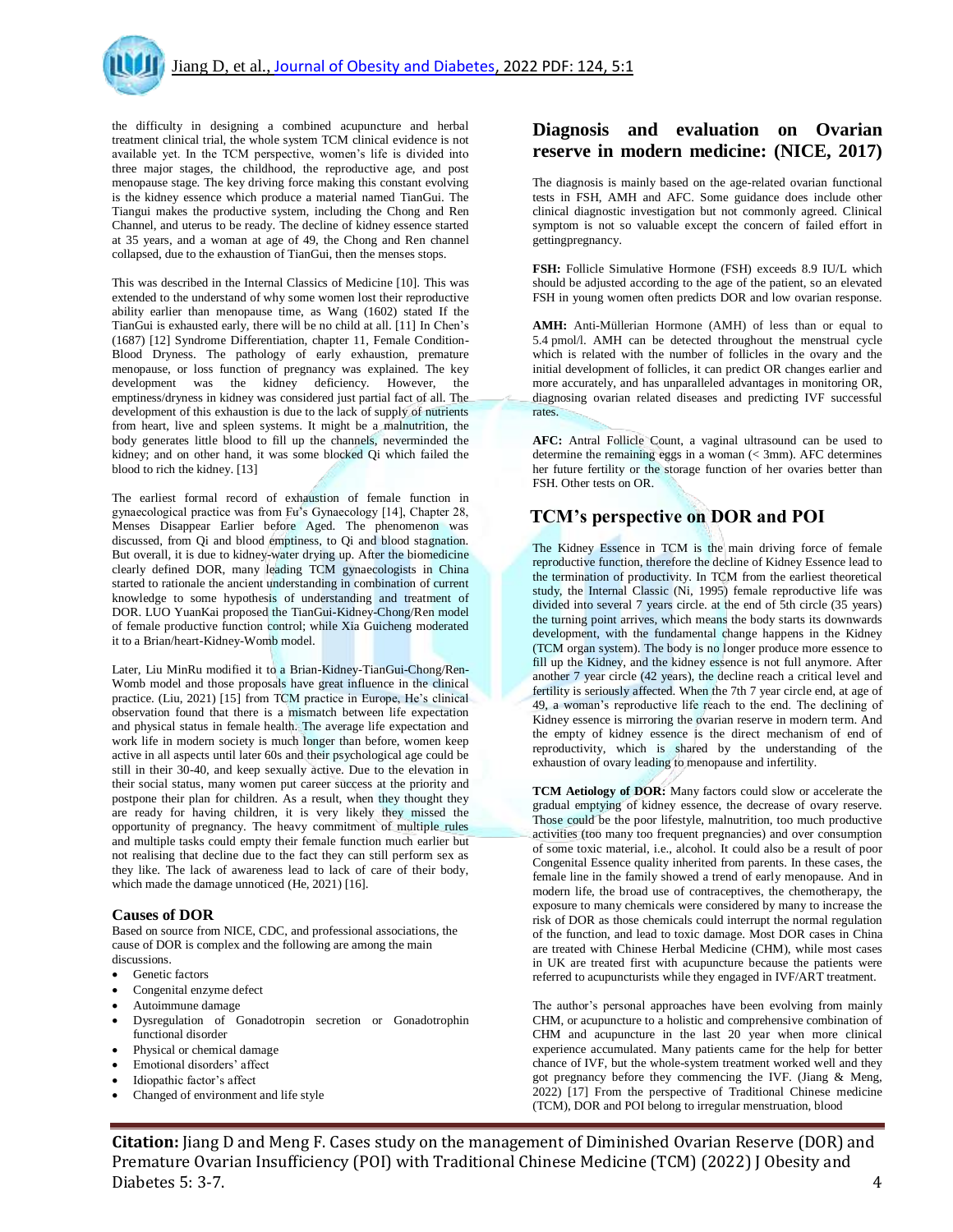dryness, amenorrhea, menopause or climacteric disorder, infertility, etc. The kidney governs the collection of Essence and reproduction. All of Thoroughfare Vessel (Chong), Conception Vessel (Ren) and Governor Vessel (Du) are originated from the uterus (Zigong). So kidney is closed related to ovarian function, leading the development of reproductive function.

#### **Clinical manifestations**

There are three main aspects on the clinical symptoms: Irregular menstruation/ Amenorrhea; Infertility Symptoms similar to Climacteric disorders. Such as: Shortened menstruation with less period flow at the early stage, irregular menstrual circles, amenorrhea and infertility later on; hot flushes, night sweats, headaches, dizziness, mood swings, irritability, fatigue, palpitations, inattention, vaginal dryness and lack of sexual desire etc.

### **Differentiation syndromes of TCM with herbal medicines to DOR and POI**

**Liver and kidney yin deficiency with blood stasis:** Clinical symptoms: less menstrual flow, a few of drops to end, dark red or fresh blood; or delayed menstruation, or amenorrhea, or irregular menstruation or sudden amenorrhea; infertility, or multiple miscarriages, or amenorrhea occurred after a miscarriage; hot-flashes, insomnia or more dreams, dizziness and palpitation, aching back and weak knees; dry in the vagina with lower sexual drive, sexual pain or difficult. Red tongue with less coating, wiry-fine, wiry-rapid pulse Principle of Treatment: to nourish liver and kidney to cultivate blood and activate stasis Herbal formula (s): Lyceum Fruit, Chrysanthemum and Rehmannia decoction, Angelica, Peony and Rehmannia Decoction, Two-Solstice decoction variation.

**Spleen and kidney yang deficiency with blood stasis:** Clinical symptoms: less menstruation and less amount of menstruation, light colour and sparse blood, delayed menstruation or amenorrhea, or sudden block of menstruation, infertility, or multiple miscarriages; puffy face and pale complexion, hot-flashes occasionally, aversion to cold, dark shadow around of eyes and mouths. Pale tongue with teeth marks, deep-fine pulse. Principle of Treatment: to strengthen kidney and reinforce spleen to build up qi and activate blood stasis Herbal formula (s): Fertility Pearl decoction, and regulating menstruation & promoting pregnancy decoction variation.

**Liver qi stagnation and kidney essence deficiency:** Clinical symptoms: depression and annoyed, upset easily and anxiety attacks; delayed or earlier of menstruation or a few of months of amenorrhea; or less blood until to end, infertility; amenorrhea triggered by emotional swings; poor spirit and fatigue, dizziness, insomnia and more dream; dry hair and skin. Dark red tongue with bruises at sides and white coating; wiry pulse. Principle of Treatment: to dredge liver qi and strengthen kidney to cultivate and activate blood Herbal formula (S) Rambling decoction and Enrich Water & Clear the Liver decoction variation.

**Blood stasis and block in the uterus:** Clinical symptoms: amenorrhea for a few of months, or sudden amenorrhea after a labour, a severe disease, or multiple miscarriages; dark complexion, poor spirit and lethargy, dizziness and palpitation, sore at limbs and pain joints, dry skin; pale tongue with white coating, deep-fine-sluggish pulse. Principle of Treatment: to cultivate blood and fill essence to activate blood and regulate menstruation Herbal formula (s): Ginseng Turtle Shell decoction and Drive out Stasis in the Mansion of Blood Decoctions variation. We should elect a particular prescription according to individual case with relevant pattern.

#### **Acupuncture treatment on DOR and POI Routine points:**

**Main point:** Moxi at Ren 8 (Shenque), Ren 6 (Qihai), Ren4 (Guanyuan) / Ren3 (Zhongji), Ext (Zigong)/ St28 (Shuidao).

**Assistant points:** Du20 (Baihui), Du24 (Shenting), St8 (Touwei) Ki10 (Yingu), Ki7 (Fuliu), Ki6 (Zhaohai), Ki3 (Taixi).

**Back points:** Bl23 (Shenshu), Bl20 (Pishu), Bl18 (Ganshu), Bl15 (Xinshu), Du3 (Yaoyangguan), Du4 (Mingmen). **Variated points:**

**Liver stagnation:** Liv8 (Ququan), Liv3 (Taichong), Sj5 (Sanjiao), Gb41 (Zulingi)

**Spleen deficiency:** Sp9 (Yinlingquan), Sp6 (Sanyinjiao), Sp3 (Taibai), St36 (Zusanli)

**Heart fire:** P6 (Neiguan), H7 (Shenmen), P7 (Daling), Li4 (Hegu)

**Blood stasis:** Sp10 (Xuehai), P3 (Quze), Sp6 (Sanyinjiao) Acupuncture points prescription should be individualised, case on case based from above points groups.

**Special acupuncture technologies-Eight Liao Points stimulation (BL31-34):** Du3 (Yaoyangguan) to Du4 (Mingmen) with a waving 100 times, then leaves at the location for a half hour. Two pairs among of the Baliao Points (Bl31-34): the ordinary needles are put two sides of two pairs of Baliao points (31-34) for keeping a half hours, About strengthening points should be done in the 2nd week of the menstrual circles if the patients have an irregular menstrual circles, even amenorrhea which is caused by anovulation. [18-20].

### **Cases study**

**Case1:** the lady with POI is naturally conceived with TCM preparation **(Figure 1)** Mrs J W, 32 years old, a medical researcher. She has irregular menstruation for all of her life. She has to take oestrogen pills to makes her period regular. After her marriage, they plan to get pregnancy. But when she stopped oestrogen pill to prepare for pregnancy, her period disappeared for more than two years. Her test results showed that her oestrogen level was low (< 50) at a menopause level. So, she was diagnosed as Premature Ovarian Failure (POF in an old name) by her specialist gynaecologist. When she made her first visits in Dan's (first author) clinic, what she wanted was to get relaxed from her anxiety.

Due to information she received on traditional Chinese herbal medicine, she refused taking TCM herbs, receiving acupuncture only. As times goes and her mental status relaxed, she then decided to explore further with TCM pills which was eventually proven to be safe to her. She then decided to take the individualised herbal prescription along with acupuncture. The treatment course was planned for a calenda year (12 months). At the end of 11months, she has her menstrual circles several times and they are regular. At that points, both the practitioner and the patient consider she could conceive naturally. Then natural pregnancy was reported to the practitioner soon after. At the full term, she got her healthy baby girl. After that her regular menstrual circles was established again without treatment. Within two years, she informed the practitioner that another natural pregnancy and health child.

The details of the clinical record are summarized below:

#### **Clinical findings:**

- First visit main complaints: depressive mood, insomnia, nervousness, restlessness.
- TCM inspection record: pale complexion, pale tongue body with thin white coating, the pulse was weak in all portions.
- Initial treatment: acupuncture only. Acupuncture points are same as listed below for the long-term management.

### **Treatments repeat weekly for three months**

Then she decided to try some safe herbs, in the form of pills which allow her to control the dosage. Afterwards, blood test finds that her oestrogen level increases to 65, and no damage to liver or kidney was reported. So she expects to try the best way in TCM. The herbal treatment was changed to full prescription in loose raw herbs following standard cooking procedure.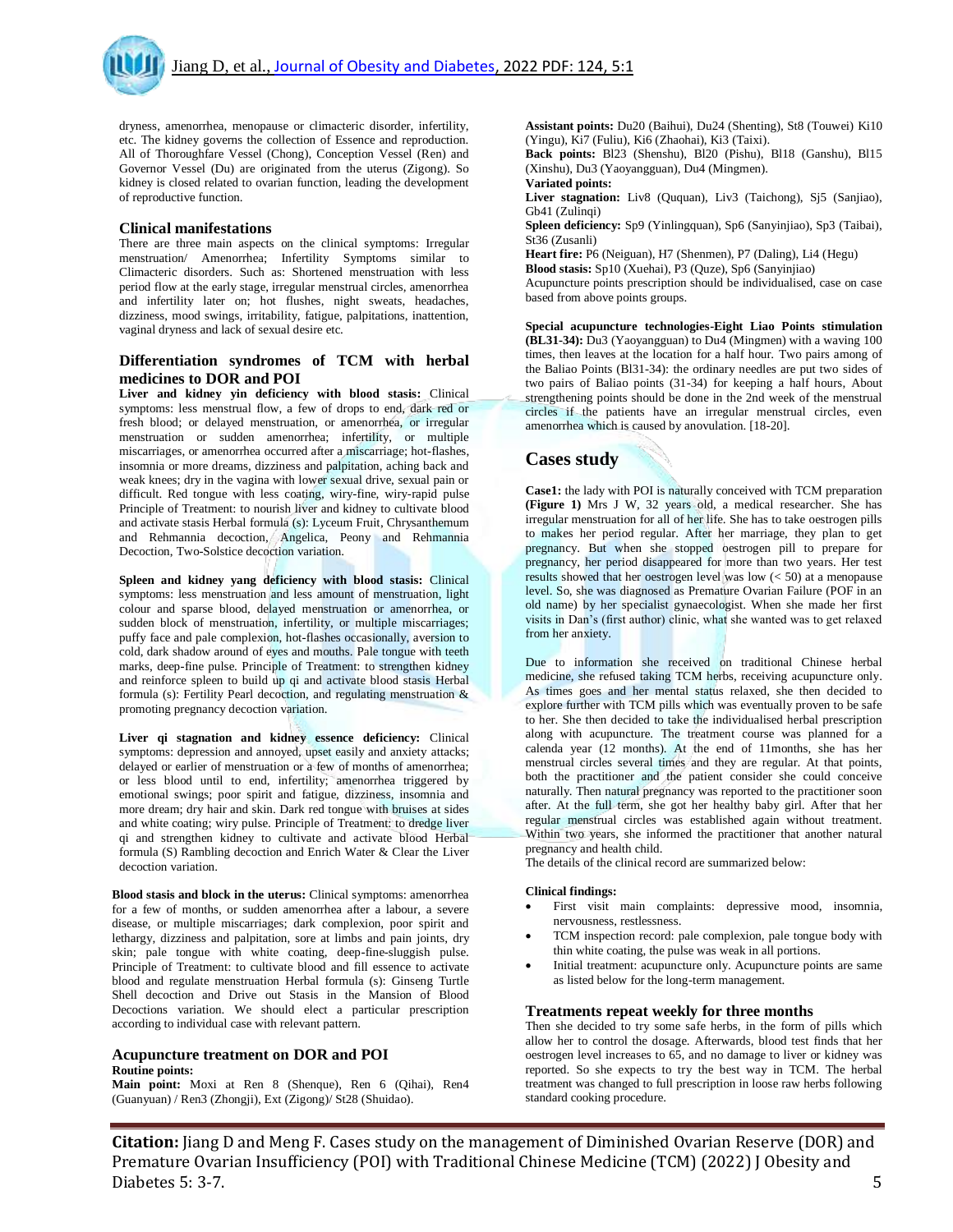



**Figure 1:** The lady with POI is naturally conceived with TCM preparation.

**TCM Syndrome Pattern differentiation:** Kidney Yang deficiency with Qi stagnation and blood stasis, Treating principle: Strengthen Qi and warm Yang, to remove Qi stagnation and blood stasis. Treatment detail: Acupuncture: Moxibustion at Ren8 (Shenque).

**Needling:** Du20 (Baihui), Du24 (Shenting), Ren4 (Guanyuan), Ren6 (Qihai), St29 (Guilai), Sp9 (Yinlingquan), Sp6 (Sanyinjiao), Ki 10 (Yingu), Ki3 (Taixi), Ki2 (Rangu), Sj5 (Waiguan), Gb41 (Zulinqi).

### **Herbal medicine prescription:**

- Ai ye (Artemisia Argyi Levl et Vant) 10 grams,
- Xian mao (Curculigo Orchioides Gaetn.)10 g,
- Yin yang huo (Epimedium Brevicornum Maxim) 15-30g,
- He shou wu (Polygonum Multiflorum Thunb) 10g,
- Dang gui (Angelica Sinensis (Oliv.) Diels) 10g,
- Chi shao (Paeonia Lactiflora Pall.) 10g,
- Tu si zi (Cuscuta Chinensis Lam.)10g, Zi shi ying (Fluorite) 10g,
- Chuan xiong (Ligusticum Chuanxion Hort.)10g,
- Xiang fu (Cyperus Rotundus L.) 10g;
- Tao ren (Prunus Persica (L.) Batsch.) 10, Hong hua (Carpesium Tinctorins L.) 10 are added around of ovulation,
- Chai hu10, Wu yao10 are added before period.

A minor variation is made in each week according to her general condition and if period is coming.

## **Explanation and Discussion**

- Ai ye (Artemisia Argyi Levl et Vant), Xian mao (Curculigo Orchioides Gaetn), Yin yang huo (Epimedium Brevicornum Maxim) and Tu si zi (Cuscuta Chinensis Lam) are warm and employed in group to strengthen kidney Yang;
- Dang gui (Angelica Sinensis (Oliv) Diels) and He shou wu (Polygonum Multiflorum Thunb)) are the ingredients nourish kidney Yin;
- Chi shao (Paeonia Lactiflora Pall) and Chuan xiong (Ligusticum Chuanxion Hort.) are used to promote blood flowing;
- Zi shi ying (Fluorite) promote the ovulation;
- Xiang fu (Cyperus Rotundus L) helps the flow of Qi to relieve stagnation in liver;
- Tao ren (Prunus Persica (L) Batsch) and Hong hua (Carpesium Tinctorins L) are added in the secondary week to emphasize the blood circulation to promote egg's ejaculation, but stop to use after the third week;
- Chai hu (Bupleurum Chinensis DC) and Wu yao (Lindera Aggregata (Sims) Kostem) are added in last week of the month to warm and accelerate the flow of Qi in and out uterus.
- The adjusting according to menstruation circle was emphasised by many clinical reports as the status of Qi and blood in different phases of a month is changing according to the need of support egg and uterus.

 Her oestrogen level has increased to 165 after three months and she has her period every other month since. The total treatment course lasted 11 month.

**Case 2:** the lady with DOR is successfully pregnancy with IVF after TCM preparation since 3 times of failures of IVF Mrs A J, 37 years old, officer in London. She and her husband had tried a natural pregnancy for 10 years after they were marriage without a successful result, and also no success after 3 times of IVF were done in 2019, so they visited Dr Jiang for requiring TCM support. She got to TCM clinic when she just failed the 3rd of her IVF. Since then, she had her menstrual circles shorter, 21-25 days, but she could have it regularly.



**Figure 2:** The lady with DOR is successfully pregnancy with IVF after TCM preparation.

**Clinical findings:** The first visit main complaints: very stress, restlessness, nervousness, difficult to fail asleep, less blood and lasted only 3 days in her menstruation with a shorter circles; loose bowel movements. Light red tongue with red at the tip and less white coating, wiry-fine pulse. Hormonal tests before IVF: AMH 2.6, AFC 1-5, FSH 6.3, and LH 2.9 Diagnosis of medicine: 1) Infertility caused by Diminished Ovarian Reserve, 2) Multiple failures of IVF. TCM Syndrome Pattern differentiation: Liver qi stagnation, liver and kidney yin deficiency Treating principle: dredge the stagnated liver qi and general qi, nourish the liver blood and kidney yin.

**Treatment details:** Acupuncture: Moxi at Ren8 (Shenque) **Needling:** Du20 (Baihui), Du24 (Shenting), St8 (Touwei), Ren6 (Qihai), Ren4 (Guanyuan), Ext (Zigong), Sj5 (Waiguan), Gb41 (Zulinqi), Li4 (Hegu), Liv3 (Taichong), Ki10 (Yingu), Ki6 (Zhaohai), Ki3 (Taixi), Sp9 (Yinlingquan), Sp6 (Sanyinjiao). Above acupuncture were done one session every two weeks.

### **Herbal medicine prescription:**

- Chaihu(RadixBupleuri)10grams
- Zhiqiao (Fructus Citri Aurantii) 10g
- Shudihuang (Radix Rhemanniae Glutinosae Praeparata) 30g
- Danggui (Radix Angelicae Sinensis) 10g
- Chishao (Radix Paeoniae Rubrae) 10g
- Chuanxiong (Radix Ligustici Wallichii) 10g
- Tusizi (Semen Cuscutae Chinensis) 20g
- Gouqizi (Fructus Lycii) 10g
- Nvzhenzi (Fructus Ligustri Lucidi) 10g
- Hanliancao (Herba Ecliptae Prostratae) 10g
- Gancao (Radix Glycyrrhizae Uralensis) 5g.

Following her menstrual circle, Zishiying (Fluoritum), Huangbai (Cortex Phellodendri) and Zhimu (Radix Anemarrhenae Asphodeloidis) were added on the first two weeks; Xiangfu (Rhizoma Cyperi Rotundi), Guizhi (Ramulus Cinnamomi Cassiae), Suanzaoren (Semen Zizyphi Spinosae) were added on the late two weeks; at the first few of months, Maiya (Fructus Hordei Vulgaris Germinantus), Yizhiren (Fructus Alpiniae Oxyphyllae) and Hezi (Fructus Terminaliae Chebulae) should be added on the first two weeks for pushing later her